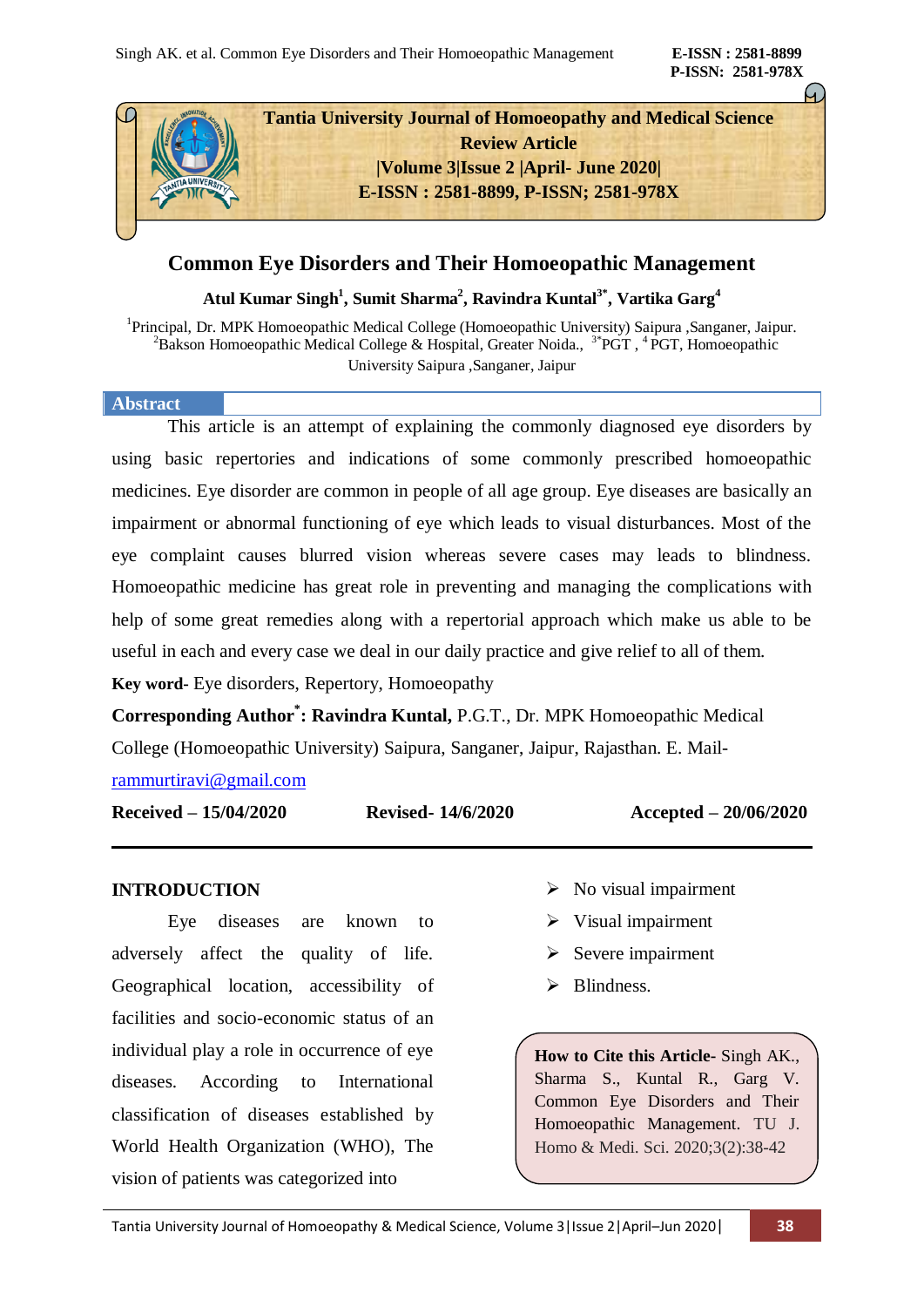Here we have listed some of the commonest eye disorders such as Conjunctivitis, Stye, Glaucoma, Cataractwith their therapeutic approach from well-known commonly used repertories.

## **1. Conjunctivitis**

Conjunctivitis is a condition involving inflammation of the conjunctiva.It is classically defined as conjunctival hyperemia associated with a discharge which may be watery, mucoid, mucopurulent or purulent. Classified into infective, chalamydial, viral, ophthalmianeonatorum and granulomatous conjunctivitis with clinical signs as congestion, chemosis, subconjunctival hemorrhages, discharges,eye irritation, photophobia, continuous teary eyes.

## **2. Stye**

Stye is an acute suppurative inflammation of lash follicle and its associated glands of Zies or mole, most commonly to children and young adults having metabolic factors like Diabetes Mellitus, chronic debility, excessive intake of carbohydrates, alcohol intake, which acts as predisposing factors. It can come up with acute pain associated with swelling of lids, mild watering and photophobia. Hot compresses 2-3 times a day are very useful in cellulitis stage. In cases having reccurent styes, homoeopathy medicines have done wonders.

## **3. Glaucoma**

A group of disorders characterized by cross productive progressive optic neuropathy resulting in a characteristic appearance of the optic disc and a specific pattern of irreversible visual field defect that are associated frequently but not variably with rays intraocular pressure thus intraocular pressure is the most common factor but not the only risk factor. Classified as

- a) Congenital/development glaucoma
- b) Primary adult glaucoma
- c) Secondary glaucoma may be present with lachrymation, photophobia and blepharospasm, corneal signs as oedma, corneal enlargement, tears and breaks in Descemet's membrane.

## **4. Cataract**

Cataract these are cloudy areas that develop in the eye lens. A healthy lens is clear like a camera's light passes through it to your retina, the back of your eyes where image is processed. Cataract, thus, may occur either due to formation of opaque lens fiber (congenital & developmental cataracts) or due to degenerative process leading to opacification of the normally formed transparent lens fibers. (acquired). When patient feels only surgery is the left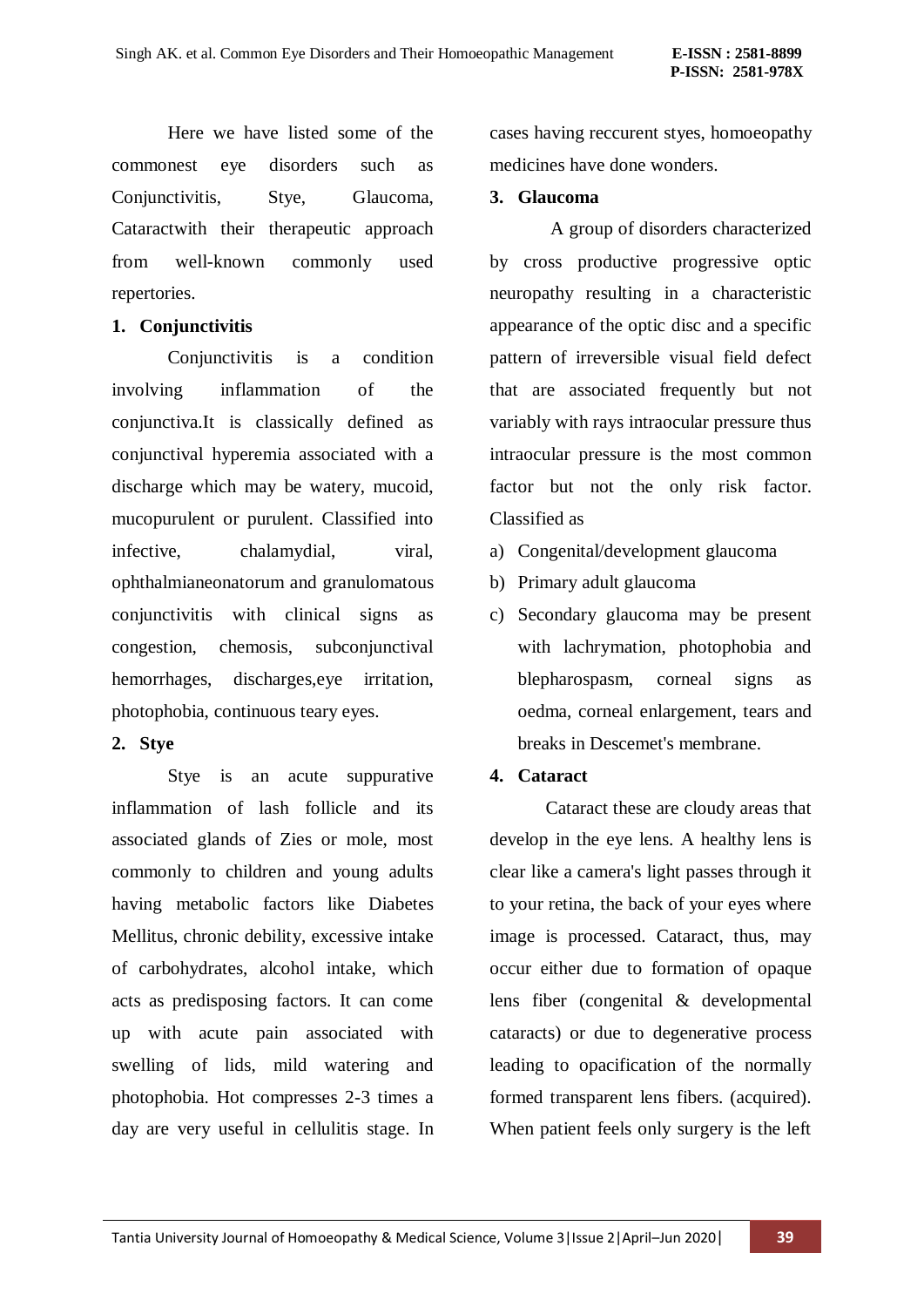option, homoeopathy can heal and help the patient efficiently.

# **Different Repertorial Approach In Eyes Disorder-**

**1. Kent Repertory<sup>2</sup>Chapter Eyes** 

**Cataract**: Calc; Calc.f; Caust; Mag-C; Sil; Sulph

**Glaucoma:** Phos; Prun; Spig, Sulph

**Inflammation Conjuctiva:** Acon; Alum; Apis; Arg-n; Ars; Bell; Calc; Calc.s; Carbs; Euph; Rhus-t; Sulph

**Styes:**Carbs; Con; Graph; Lyco; Puls; Sepia; Staph; Sulph

**2. Murphy Repertory<sup>3</sup> chapter Eyes**

**Cataract-**Calc; Calc-f; Caust; Mag-c; Phos; Sil; Sulph; Carb-an; Sec

**Glaucoma-**Gels, Acon, Bell, Bry, Phos, Phys, Rhus-t, Spig

**3. Bogers Repertory4- Chapter Eyes Glaucoma-** Osm, Phos., Pul.

**Cornea-Opacity Or Cloudiness-** Arg-n; Aur; Bell; Calc-c; Chel; Con; Euphr; Magc; Op

# **4. Boriecke Repertory<sup>5</sup> - Eyes**

**Cataract-**Calc.fl; caust.; ciner.; euphrasia.; Naph.; Phos.; Sil.; Thiosin

**Glaucoma-** Acon; Bell; Eser.; Gels.; Osm.; Physost.; Spig.

**Styes-** Agar.; calc. pic.; Hep.; Puls.; Sep.; Staph.

## **Homoeopathic Therapeutics**

**Aconitum napellus:** Aconite patient have Red, inflamed Eyes. It Feels as if dry and hot, as if sand in them. The Lids are swollen, hard and red. Photophobia with profuse watering after exposure to dry, cold Winds, reflection from snow, after extraction of cinders and other foreign bodies.

**Argentum nitricum-** Argentum have marked effects on swollen Inner canthi and redness of eyes. Spots before the vision causing blurred vision in warm room. Marked medicine for Purulent ophthalmia. Great swelling of conjunctiva; discharge abundant and purulent. Chronic ulceration of margin of lids; sore, thick; swollen. Patient unable to keep eyes fixed steadily. Eye-strain from sewing; worse in warm room. Severe aching, tired feeling in eyes. better closing or pressing upon them. Useful in restoring power to the weakened ciliary muscles. Effective in paretic condition of ciliary muscle. Acute granular conjunctivitis. Opacity of cornea. Seen Ulcer in cornea.

**Apis mellifica-** Marked upper lids swollen, red, edematous, everted, inflamed; burning and stinging pain. Apis work good in Conjunctivitis where eyes look bright red and puffiness is marked. Lachrymation hotamd cannot bear light (Photophobia). Patient feels sudden piercing pains. Pain around orbits. Serous exudation, œdema, and sharp pains are characteristics. Suppurative inflammation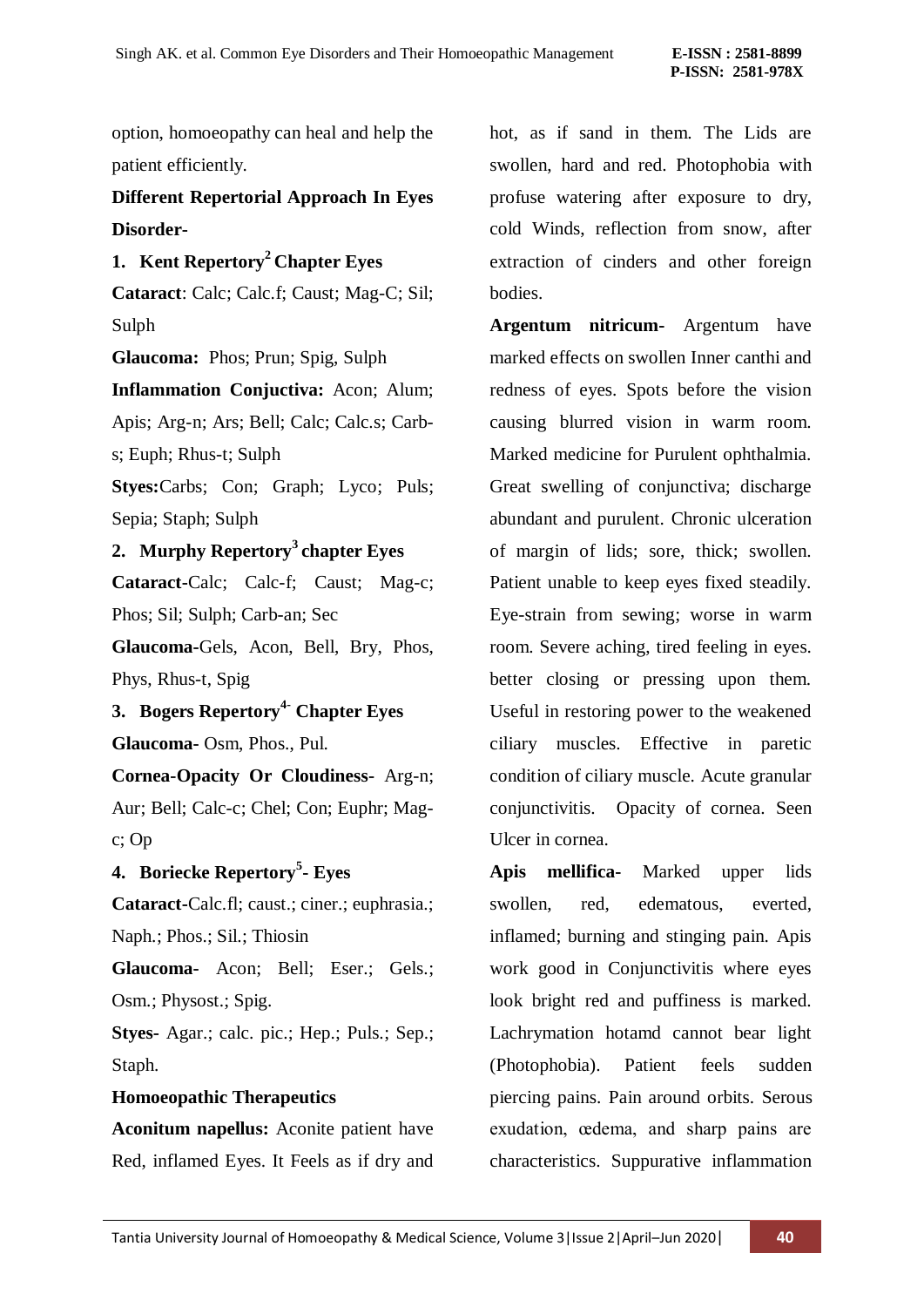of eyes. Keratitis with intense chemosis of ocular conjunctiva. Staphyloma of cornea following suppurative inflammation. Reccurent Styes, also prevents their recurrence.

**Arsenicum album-** Severe Burning in eyes, with acrid lachrymation. Lids are red ulcerated, scabby, scaly, granulated. Oedema around eyes. External inflammation, with extreme painfulness; burning hot and excoriating lachrymation. Useful in Corneal ulceration.Intense photophobia is usually seen; better external warmth.Ciliary neuralgia, With fine burning pain.The patient having intense unquenchable thirst.

**Belladonna-** Belladonna has marked congestion and throbbing is characteristics with deep pain in eyes on lying down. Pupils are dilated (Agnus). Eyes feels swollen and protruding, staring, brilliant; conjunctiva red; dry, burn; photophobia; shooting in eyes. Exophthalmos. Ocular illusions; fiery appearance. Diplopia, squinting, spasms of lids. Patient has Sensation as if eyes were half closed. Eyelids swollen. Fundus congested.

**Cineraria martima-** Has some reputation in the cure of cataract and corneal opacities. It is used externally, by instilling into the eye one drop four or five times a day. This must be kept up for several

months. Most effective in traumatic cases and help in visionary troubles.

**Euphrasia -** Beautiful medicine in Catarrhal conjunctivitis; discharge of acrid matter. The eyes water all the time. Acrid lachrymation; bland coryza is the keynote of euphrasia. Discharge is thick and excoriating (Mercur has thin and acrid). Burning and swelling of the lids. Frequent inclination to blink.Free discharge of acrid matter. Sticky mucus on cornea; must wink to remove it. Pressure in eyes. Little blisters on cornea. Marked results in Opacities, Rheumaticiritis, Ptosis.

**Silicia terra-** The angles of eyes affected. Marked swelling of lachrymal duct. Aversion to light, especially daylight; it produces dazzling, sharp pain through eyes; eyes feels tender to touch; much worse when closed. Patient having confusedVision; letters run together on reading, Styes, severe Iritis and iridochoroiditis, with pus in anterior chamber. Deep perforating or sloughing ulcer of cornea. Often having abscess in cornea after traumatic injury. Cataract in office workers. After-effects of keratitis and ulcuscornæ, helps in clearing the opacity. **Staphysagria-** Severe Heat in eyeballs, dims spectacles.Helpful in recurrent styes.Chalazæ (Platanus). Eyes sunken, with blue rings marked. Margin of lids itch. Affections of angles of eye,